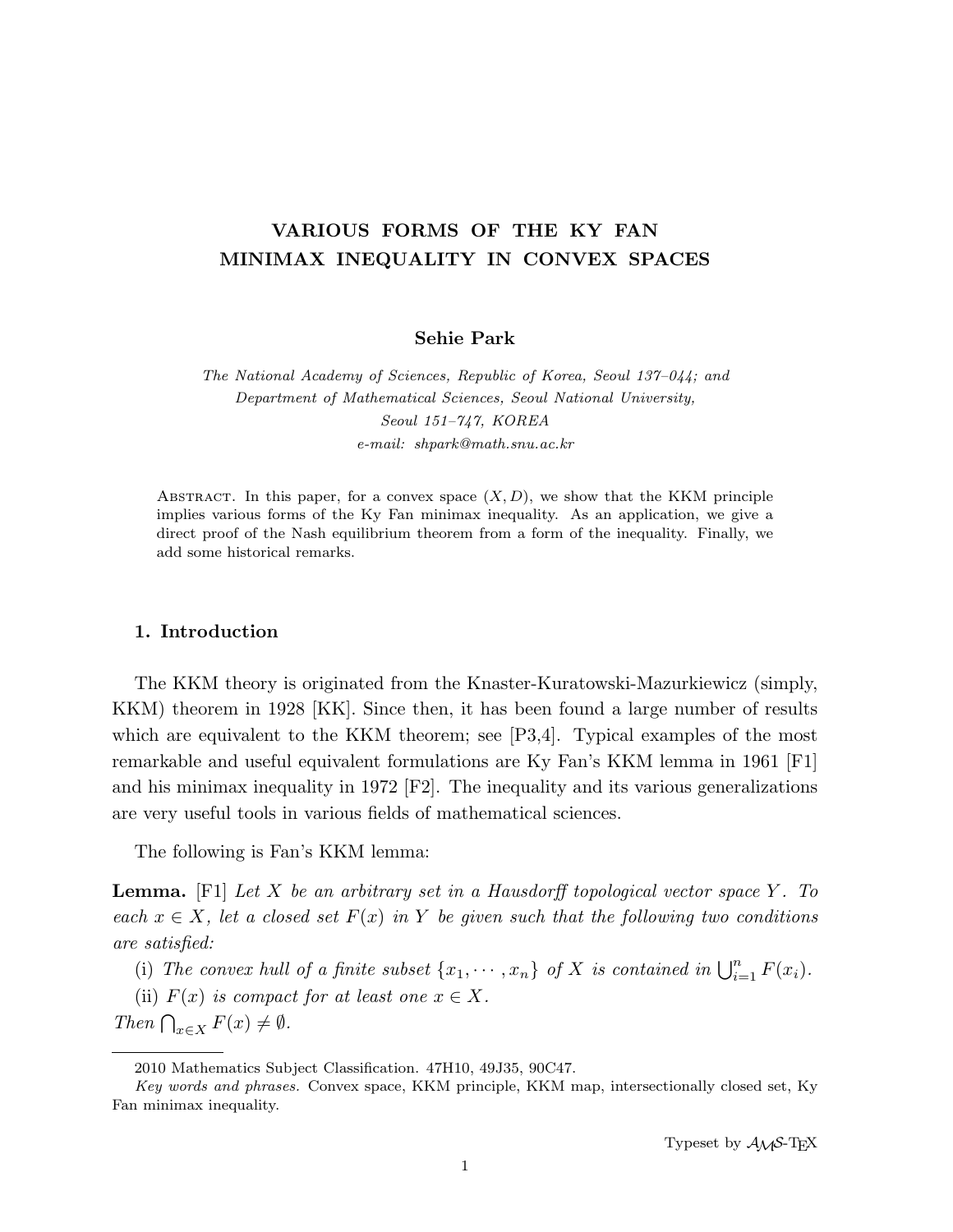Five decades after the birth of this lemma, the above original form is still adopted by many authors in each year. But, it was found that the Hausdorffness is redundant quite long time ago by Lassonde  $[L]$ . Moreover, note that Y can be any convex subset of a topological vector space.

In the present paper, in order to present modern forms of Fan's KKM lemma and minimax inequality, we propose the use of the following term due to the author  $[P1,2,\tilde{PK}]$ instead of convex subsets:

**Definition.** A convex space  $(X, D)$  is a pair where X is a subset of a vector space with a nonempty subset  $D \subset X$  such that  $\text{co } D \subset X$  and, for each nonempty finite subset A of D, its convex hull co A is equipped with the Euclidean topology. A subset  $Y \subset X$  is said to be *D-convex* (or simply *convex*) if  $\text{co}(Y \cap D) \subset Y$ . We denote  $X = (X, X)$  if  $X = D$ .

This concept generalizes the one due to Lassonde for  $X = D$ ; see [L]. Every convex subset X of a topological vector space with any nonempty subset  $D \subset X$  becomes a convex space  $(X, D)$ , but not conversely; see [D].

In this paper, we begin with the origin of the Fan minimax inequality (Section 2) and, for a convex space  $(X, D)$ , we introduce a new KKM type theorem for maps having intersectionally closed values in the sense of Luc et al. [LS] (Section 3). We show that this implies various forms of the Fan minimax inequality and analytic alternatives (Section 4). As an application, we give a direct proof of the Nash equilibrium theorem from a form of the inequality (Section 5). Finally, we add some related historical remarks (Section 6).

# 2. Preliminaries

Let A be a subset of a topological space X. We denote by A or  $cl A$  the closure of A in X and, by Int A the interior of A. Let  $\Delta_n$  be the standard n-dimensional simplex in the Euclidean space  $\mathbb{R}^{n+1}$ . Let  $\langle D \rangle$  be the set of all nonempty finite subsets of a set D.

Let  $(X, D)$  be a convex space.

**Definition.** If a multimap  $G: D \to X$  satisfies

$$
\operatorname{co} A \subset G(A) := \bigcup_{z \in A} G(z) \quad \text{for all } A \in \langle D \rangle,
$$

then  $G$  is called a  $KKM$  map.

Then Fan's KKM lemma can be stated as follows:

The (partial) KKM principle. For any closed-valued KKM map  $G: D \to X$ , the family  $\{G(z)\}_{z\in D}$  has the finite intersection property. Further, if at least one of  $G(z)$ is compact, then  $\bigcap_{z\in D} G(z) \neq \emptyset$ .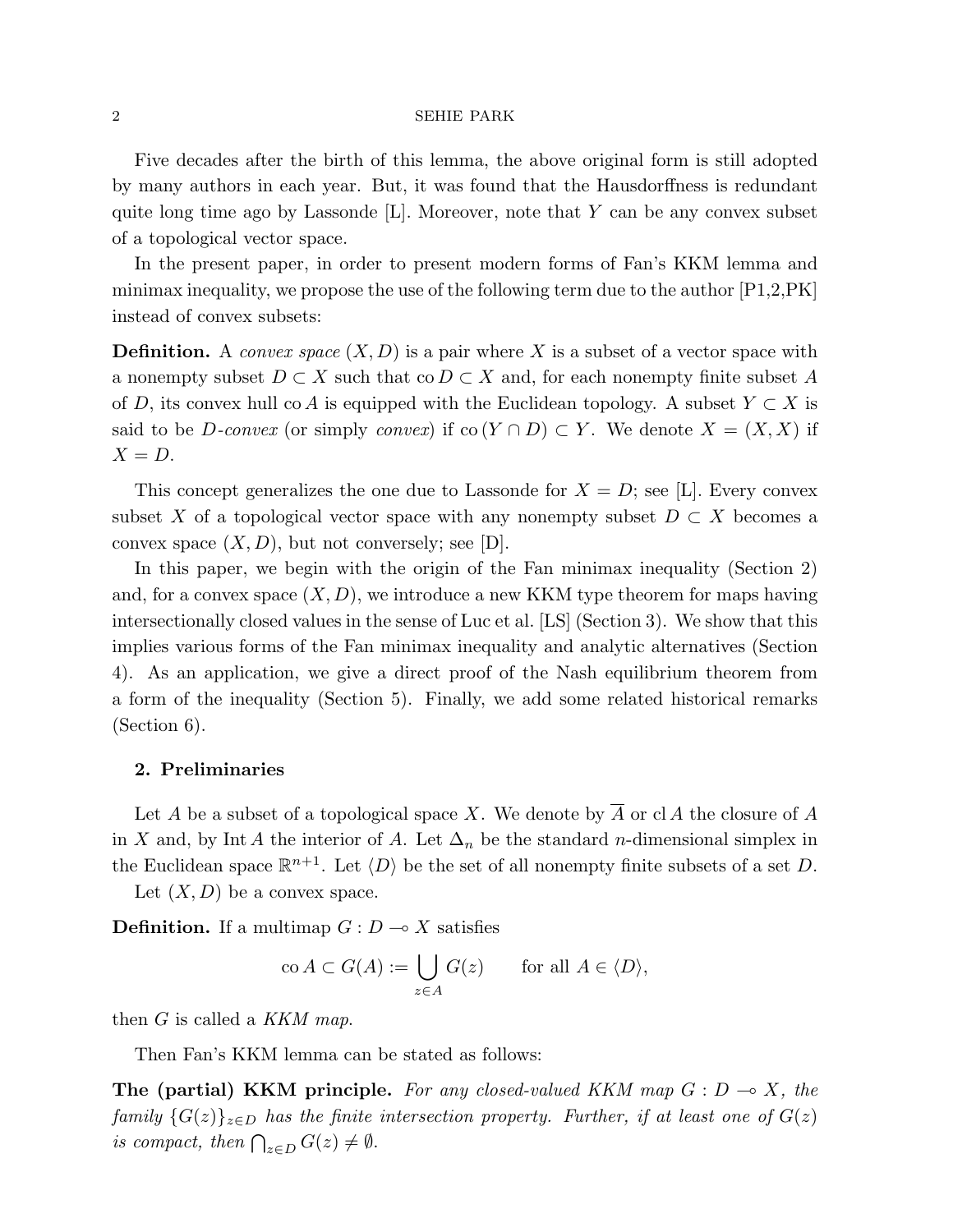**Example.** (1) The original KKM theorem |KK| is for the convex space  $(\Delta_n, V)$ , where V is the set of vertices of  $\Delta_n$ .

(2) Fan's KKM lemma [F1] is for  $(E, D)$ , where D is a nonempty subset of a topological vector space E. His proof works for the above principle.

(3) For any  $(X, D)$ , where X is a subset of a topological vector space and D is a nonempty subset of X such that co  $D \subset X$ , the KKM principle works.

Recall that an extended real-valued function  $f: X \to \overline{\mathbb{R}}$ , where X is a topological space, is lower semicontinuous (l.s.c.) if  $\{x \in X \mid f(x) > r\}$  is open for each  $r \in \overline{\mathbb{R}}$ .

For a convex space  $(X, D)$ , a function  $f : X \to \overline{\mathbb{R}}$  is said to be *quasiconcave* if  ${x \in X \mid f(x) > r}$  is D-convex for each  $r \in \overline{\mathbb{R}}$ .

Similarly, the upper semicontinuity (u.s.c.) and the quasiconvexity can be defined.

The following is the original form given by Fan [F2]:

The Fan minimax inequality. Let X be a compact convex set in a Hausdorff topological vector space. Let f be a real-valued function defined on  $X \times X$  such that:

(a) For each fixed  $x \in X$ ,  $f(x, y)$  is a lower semicontinuous function of y on X.

(b) For each fixed  $y \in X$ ,  $f(x, y)$  is a quasiconcave function of x on X.

Then the minimax inequality

$$
\min_{y \in X} \sup_{x \in X} f(x, y) \le \sup_{x \in X} f(x, x)
$$

holds.

In [F2], Fan applied his inequality to the following:

A variational inequality (extending Hartman-Stampacchia (1966) and Browder (1967)).

A geometric formulation of the inequality (equivalent to the Fan-Browder fixed point theorem (1968)).

Separation properties of u.d.c. multimaps, coincidence and fixed point theorems.

Properties of sets with convex sections (from which the Sion minimax theorem (1958), the equilibrium theorem of Nash (1951), and a variant of a theorem of Debrunner and Flor (1964) on extension of monotone sets easily follow).

A fundamental existence theorem in potential theory.

Further applications of the inequality appeared in various fields in mathematical sciences, for example, nonlinear analysis, especially in fixed point theory, variational inequalities, various equilibrium theory, mathematical programming, partial differential equations, game theory, impulsive control, and mathematical economics; see [Z,LT] and the references therein.

Moreover, the Fan minimax inequality has been followed by a large number of generalizations and applications in the KKM theory on convex subsets of topological vector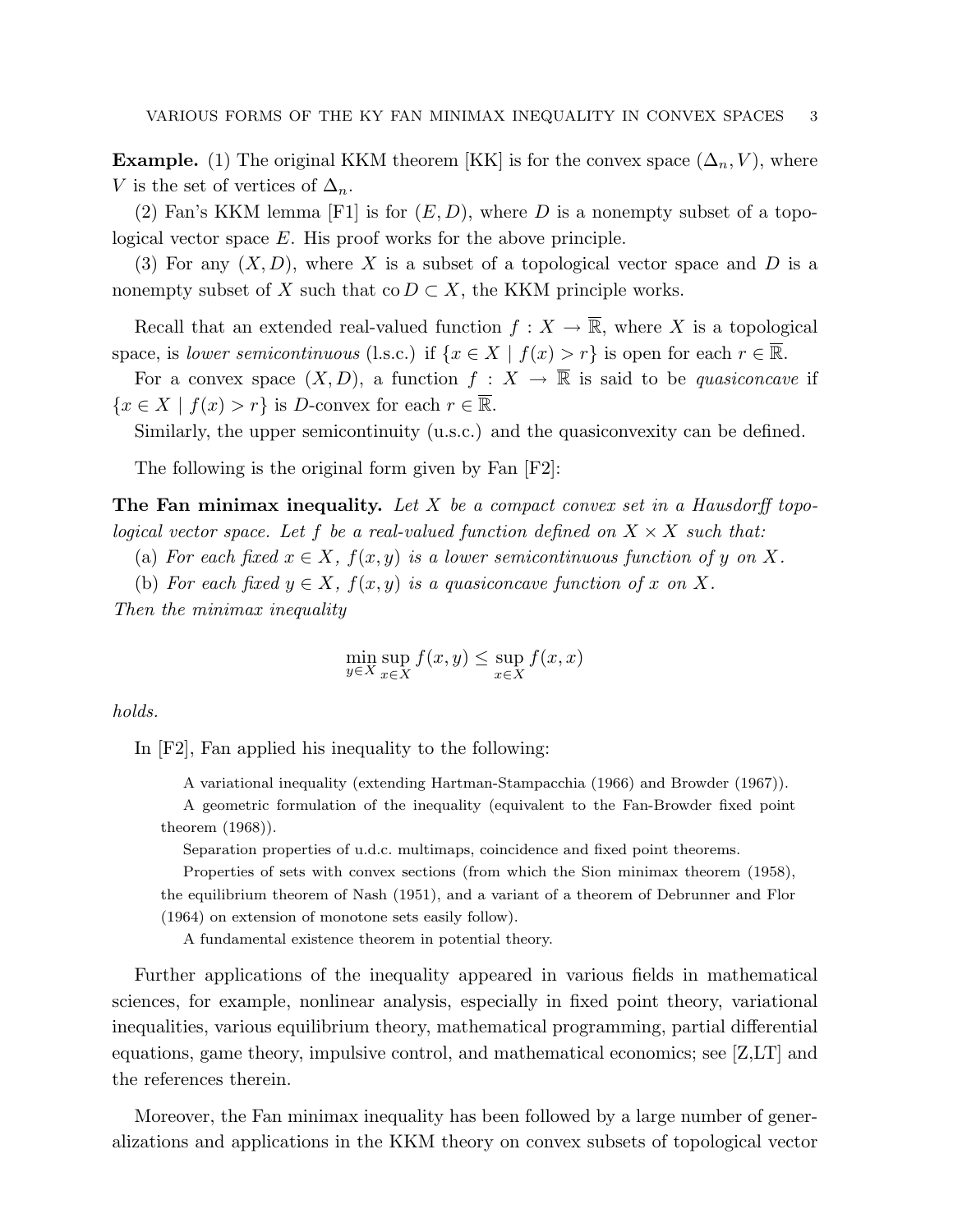spaces, Lassonde type convex spaces, Horvath type  $H$ -spaces, generalized convex spaces due to Park, and other types of spaces. Furthermore, many authors generalized the lower semicontinuity and quasiconcavity in the inequality or replaced them by another requirements. Therefore, even for convex spaces, it is necessary to establish proper forms of the Fan minimax inequality which unify as many particular cases as possible.

# 3. A new KKM type theorem

Recently, we obtained very general KKM type theorems. Consider the following related four conditions for a multimap  $G: D \to X$  for a convex space  $(X, D)$ :

- (a)  $\bigcap_{z \in D} \overline{G(z)} \neq \emptyset$  implies  $\bigcap_{z \in D} G(z) \neq \emptyset$ .
- (b)  $\bigcap_{z \in D} \overline{G(z)} = \overline{\bigcap_{z \in D} G(z)}$  (G is intersectionally closed-valued [LS]).
- (c)  $\bigcap_{z \in D} \overline{G(z)} = \bigcap_{z \in D} G(z)$  (G is transfer closed-valued).
- (d)  $G$  is closed-valued.

In [LS], its authors noted that (a)  $\Leftarrow$  (b)  $\Leftarrow$  (c)  $\Leftarrow$  (d), and gave examples of multimaps satisfying (b) but not (c). Therefore it is a proper time to deal with condition (b) instead of (c) in the KKM theory.

For a multimap  $G: D \to X$ , consider the following related four conditions:

- (a)  $\bigcup_{z \in D} G(z) = X$  implies  $\bigcup_{z \in D} \text{Int } G(z) = X$ .
- (b) Int  $\bigcup_{z \in D} G(z) = \bigcup_{z \in D} \text{Int } G(z)$  (G is unionly open-valued [LS]).
- (c)  $\bigcup_{z \in D} G(z) = \bigcup_{z \in D} \text{Int } G(z)$  (G is transfer open-valued).
- (d)  $G$  is open-valued.

**Proposition 1.** [LS] The multimap G is intersectionally closed-valued (resp., transfer closed-valued) if and only if its complement  $G<sup>c</sup>$  is unionly open-valued (resp., transfer open-valued).

**Definition.** For a convex space  $(X, D)$ , a subset S of X is said to be *intersectionally* closed (resp., transfer closed) if there is an intersectionally (resp., transfer) closed-valued map  $G : D \to X$  such that  $S = G(z)$  for some  $z \in D$ . Similarly, we can define unionly (resp., transfer) open sets.

We have the following KKM type theorem from the corresponding ones in [P5-7].

**Theorem 1.** Let  $(X, D)$  be a convex space and  $G : D \to X$  a map such that

- (1)  $\overline{G}$  is a KKM map [that is, co  $A \subset \overline{G}(A)$  for all  $A \in \langle D \rangle$ ]; and
- (2) there exists a nonempty compact subset  $K$  of  $X$  such that either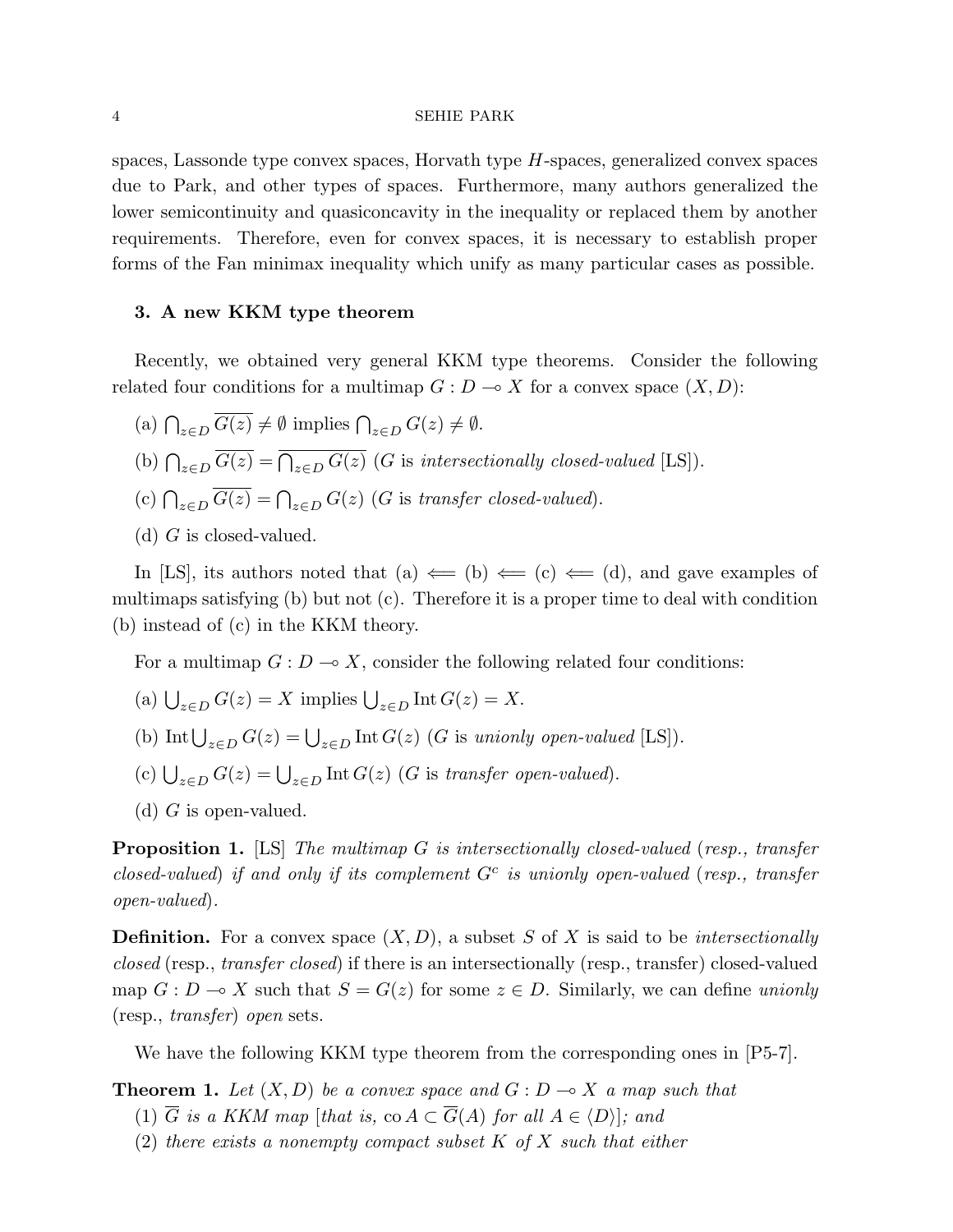(i)  $\bigcap \{\overline{G(z)} \mid z \in M\} \subset K$  for some  $M \in \langle D \rangle$ ; or

(ii) for each  $N \in \langle D \rangle$ , there exists a compact subset  $L_N$  of X such that  $(L_N, D')$  is a convex space for some  $D' \subset D \cap L_N$  such that  $N \subset D'$  and

$$
\overline{L_N} \cap \bigcap_{z \in D'} \overline{G(z)} \subset K.
$$

Then we have  $K \cap$  $\overline{a}$  $_{z\in D} G(z)\neq \emptyset$ .

Furthermore,

 $(\alpha)$  if G is transfer closed-valued, then  $K \cap$  $\overline{a}$  $\{G(z) \mid z \in D\} \neq \emptyset;$ 

(β) if G is intersectionally closed-valued, then  $\bigcap \{G(z) \mid z \in D\} \neq \emptyset$ .

Here (2) is called the compactness (or coercivity) condition. From now on, we deal with only the case  $(\beta)$  for simplicity. For the KKM type theorems for more general abstract convex spaces and their applications, see [P4-9].

# 4. Minimax inequalities and analytic alternatives

From the KKM Theorem 1, we obtain the following prototype of minimax inequalities:

**Theorem 2.** Let  $(X, D)$  be a convex space,  $\gamma \in \mathbb{R}$ , and  $f : D \times X \to \overline{\mathbb{R}}$  an extended real-valued function. Suppose that

- (1) for each  $z \in D$ ,  $G(z) := \{y \in X \mid f(z, y) \leq \gamma\}$  is intersectionally closed;
- (2) for each finite subset  $N \subset D$ , we have

$$
\text{co } N \subset \overline{G}(N) := \bigcup_{z \in N} \text{cl}\{y \in X \mid f(z, y) \le \gamma\}; \text{ and}
$$

(3) the compactness condition (2) in Theorem 1 holds. Then

(a) there exists a point  $y^* \in X$  such that

$$
f(z, y^*) \le \gamma \quad \text{for all} \ \ z \in D;
$$

(b) if  $\gamma = \sup_{z \in D} \inf_{y \in X} f(z, y)$ , then

$$
\inf_{y \in X} \sup_{z \in D} f(z, y) = \sup_{z \in D} \inf_{y \in X} f(z, y);
$$

and

(c) if  $X = D$  and  $\gamma = \sup_{x \in X} f(x, x)$ , then

$$
\inf_{y \in X} \sup_{x \in X} f(x, y) \le \sup_{x \in X} f(x, x).
$$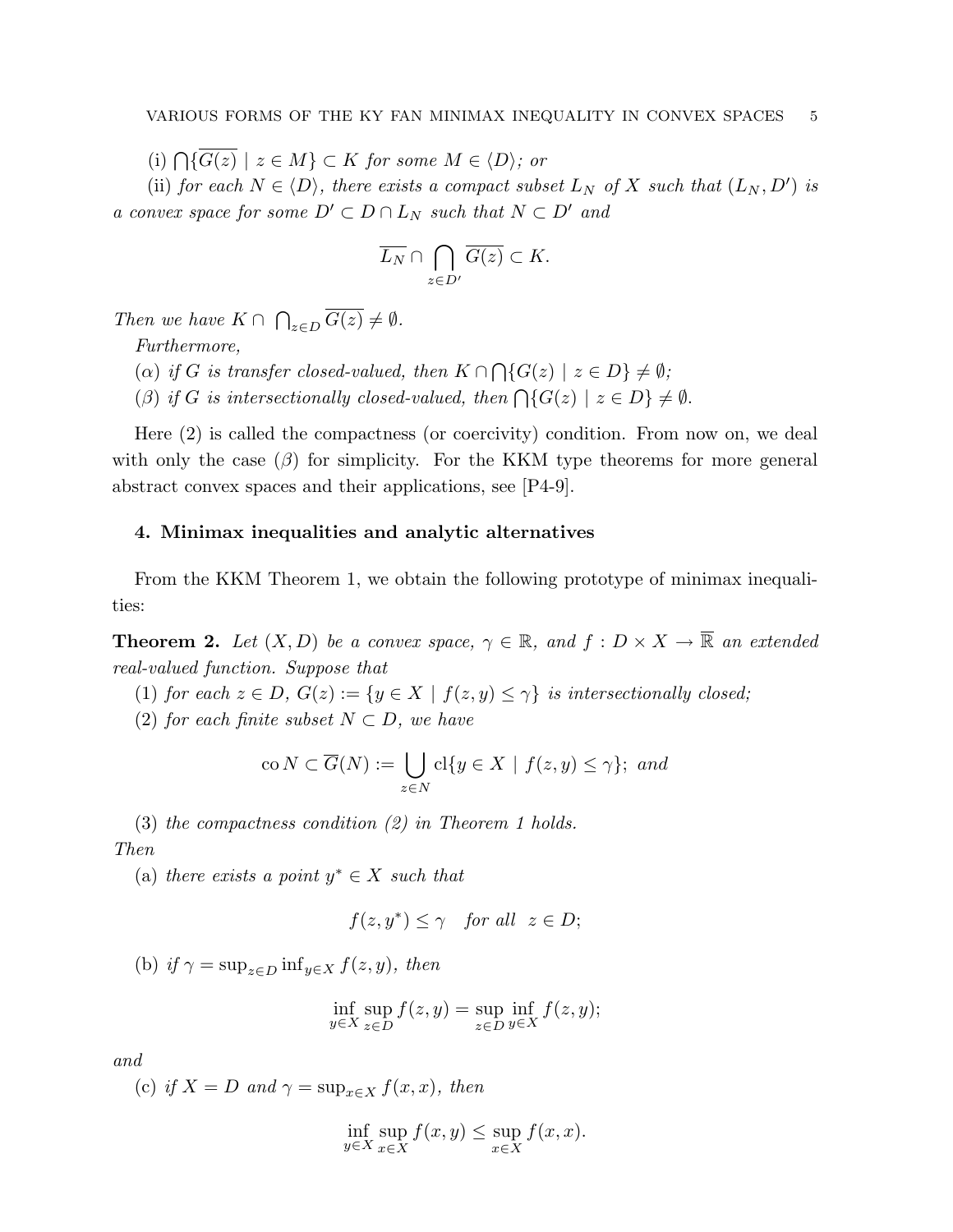*Proof.* (a) Note that G is an intersectionally closed-valued KKM map satisfying the compactness condition. Therefore, by Theorem 1,  ${G(z)}_{z\in D}$  has the nonempty intersection. Hence, there exists a  $y^* \in \bigcap_{z \in D} G(z) \subset X$ . So,  $f(z, y^*) \leq \gamma$  for all  $z \in D$ . This shows (a).

(b) From (a) we have

$$
\inf_{y \in X} \sup_{z \in D} f(z, y) \le \gamma = \sup_{z \in D} \inf_{y \in X} f(z, y).
$$

Since

$$
\inf_{y \in X} \sup_{z \in D} f(z, y) \ge \sup_{z \in D} \inf_{y \in X} f(z, y)
$$

is trivially true, we have (b).

(c) follows from (a) immediately.  $\square$ 

**Remark.** In case (c), if  $X = D$  is compact and  $y \mapsto f(x, y)$  is l.s.c. for each  $x \in X$ , then so is  $y \mapsto \sup_{x \in X} f(x, y)$  and hence the conclusion becomes

$$
\min_{y \in X} \sup_{x \in X} f(x, y) \le \sup_{x \in X} f(x, x).
$$

The following is a variant of Theorem 2:

**Theorem 3.** In Theorem 2, condition  $(2)$  can be replaced by the following without affecting its conclusion:

(2)' for each  $N \in \langle D \rangle$  and  $y \in \infty N$ ,  $\min\{f(z, y) \mid z \in N\} \leq \gamma$ .

**Lemma 1.** Under the hypothesis of Theorem 3, condition  $(2)$ <sup>'</sup> holds if and only if the map  $G: D \longrightarrow X$  is a KKM map.

*Proof.* (Necessity) Suppose, on the contrary, that there exists an  $N \in \langle D \rangle$  such that co  $N \not\subset G(N)$ . Choose a  $y \in \text{co } N$  such that  $y \notin G(N)$ , whence  $f(z, y) > \gamma$  for all  $z \in N$ . Then  $\min_{z \in N} f(z, y) > \gamma$ , which contradicts  $(2)$ '. Therefore, G is a KKM map.

(Sufficiency) Since G is a KKM map, for any  $N \in \langle D \rangle$ , we have co  $N \subset G(N)$ . If  $y \in \text{co } N$ , then  $y \in G(z)$  or  $f(z, y) \leq \gamma$  for some  $z \in N$ . Therefore,  $\min\{f(z, y) \mid z \in$  $N\}\leq \gamma$ .  $\Box$ 

Proof of Theorem 3. Note that G is intersectionally closed-valued and a KKM map by Lemma 1. Note that G satisfies all of the requirements of Theorem 2 and hence the conclusion follows.  $\square$ 

The following is a prototype of minimax inequalities for two functions:

**Theorem 4.** Let  $(X, D)$  be a convex space,  $f : D \times X \to \overline{\mathbb{R}}$ ,  $g : X \times X \to \overline{\mathbb{R}}$  be extended real-valued functions and  $\gamma \in \mathbb{R}$  such that

(0) for each  $(z, y) \in D \times X$ ,  $f(z, y) > \gamma$  implies  $g(z, y) > \gamma$  [or  $f(z, y) \le g(z, y)$ ];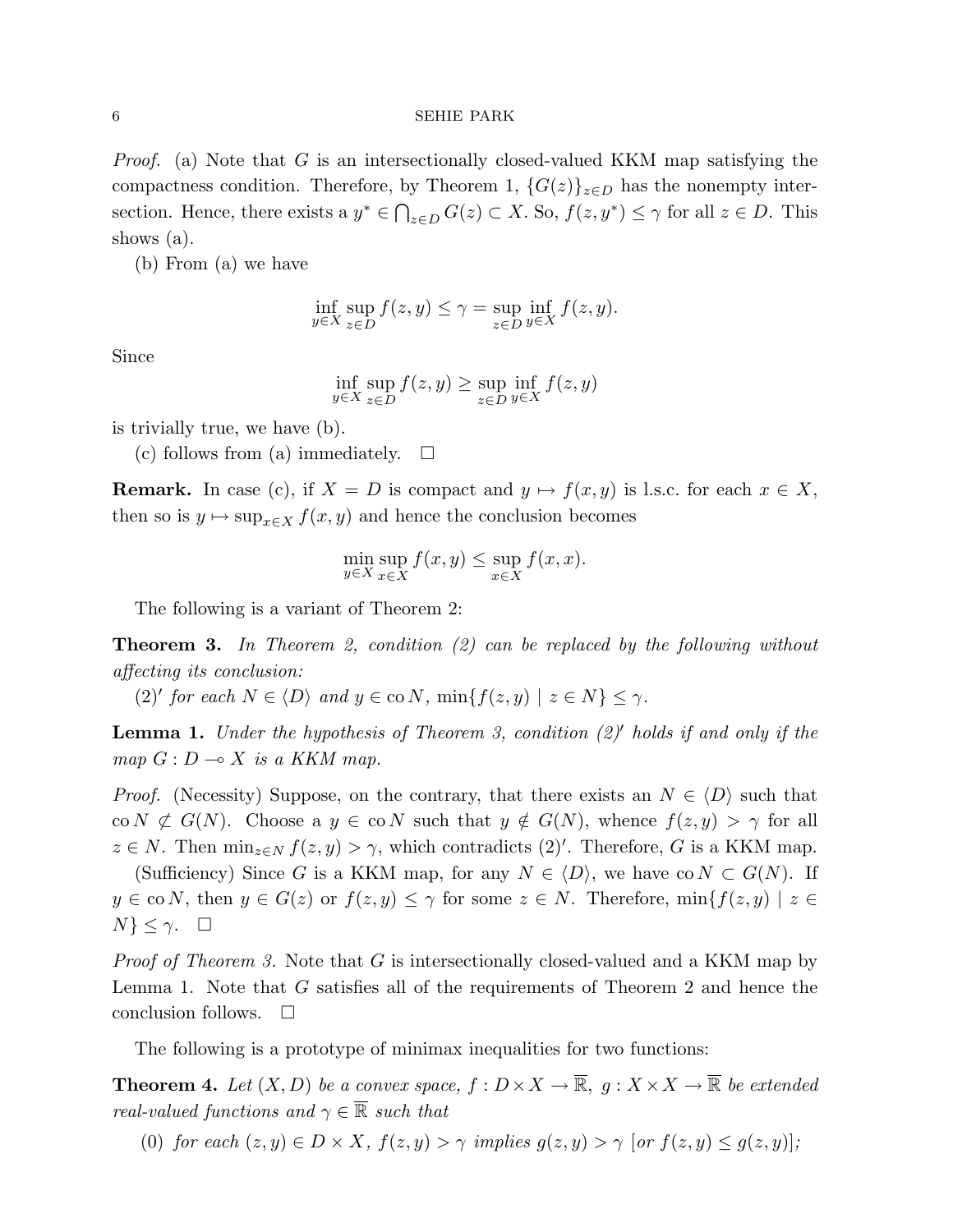- (1) for each  $z \in D$ ,  $G(z) := \{y \in X \mid f(z, y) \leq \gamma\}$  is intersectionally closed;
- (2) for each  $N \in \langle D \rangle$  and  $y \in \text{co } N$ ,  $\min\{g(z, y) \mid z \in N\} \leq \gamma$ ; and
- (3) the compactness condition (2) in Theorem 1 holds.

Then (a) there exists a  $\hat{y} \in X$  such that

$$
f(z, \hat{y}) \le \gamma \quad \text{for all} \quad z \in D; \text{ and}
$$

(b) if  $\gamma = \sup_{x \in X} g(x, x)$ , then we have the minimax inequality:

$$
\inf_{y \in X} \sup_{z \in D} f(z, y) \le \sup_{x \in X} g(x, x).
$$

*Proof.* Note that (0) and (2) imply that f also satisfies condition (2), that is, condition  $(2)'$  of Theorem 3 holds. Note that other requirements of Theorem 3 are assumed. Therefore Theorem 4 follows from Theorem 3.  $\Box$ 

The following is a prototype of analytic alternatives:

**Theorem 5.** Let  $(X, D)$  be a convex space,  $\alpha, \beta \in \mathbb{R}$ , and  $f: D \times X \to \overline{\mathbb{R}}$ ,  $g: X \times X \to \overline{\mathbb{R}}$ extended real-valued functions. Suppose that

(1) for each  $z \in D$ ,  $G(z) := \{y \in X \mid f(z, y) \leq \alpha\}$  is intersectionally closed;

(2) for each  $y \in X$ , we have

$$
\text{co}\{z \in D \mid f(z,y) > \alpha\} \subset \{x \in X \mid g(x,y) > \beta\}; \text{ and}
$$

(3) the compactness condition (2) in Theorem 1 holds. Then either

- (i) there exists a  $y_0 \in X$  such that  $f(z, y_0) \leq \alpha$  for all  $z \in D$ ; or
- (ii) there exists an  $\hat{x} \in X$  such that  $g(\hat{x}, \hat{x}) > \beta$ .

**Lemma 2.** Under the hypothesis of Theorem 5, assume  $(2)$  and the negation of  $(ii)$ . Then the map  $G: D \longrightarrow X$  is a KKM map.

*Proof.* The negation of (ii) is that  $g(x, x) \leq \beta$  for all  $x \in X$ . Suppose, on the contrary, that there exists a finite  $N \subset D$  such that co  $N \not\subset G(N)$ . Then there exist a  $y \in \text{co } N$ such that  $y \notin G(z)$  or  $f(z, y) > \alpha$  for all  $z \in N$ . Hence  $N \subset \{z \in D \mid f(z, y) > \alpha\}$  and, by (2), we have  $\text{co } N \subset \{x \in X \mid g(x, y) > \beta\}$ . Since  $y \in \text{co } N$ , we have  $g(y, y) > \beta$ . This contradicts our supposition.  $\Box$ 

Proof of Theorem 5. Suppose (ii) does not hold. Then, by Lemma 2, G is a KKM map. Therefore, all the requirements of Theorem 2 with  $\gamma = \alpha$  are satisfied. Hence, there exists a  $y_0 \in X$  such that  $f(z, y_0) \leq \alpha$  for all  $z \in D$ . This is (i).  $\Box$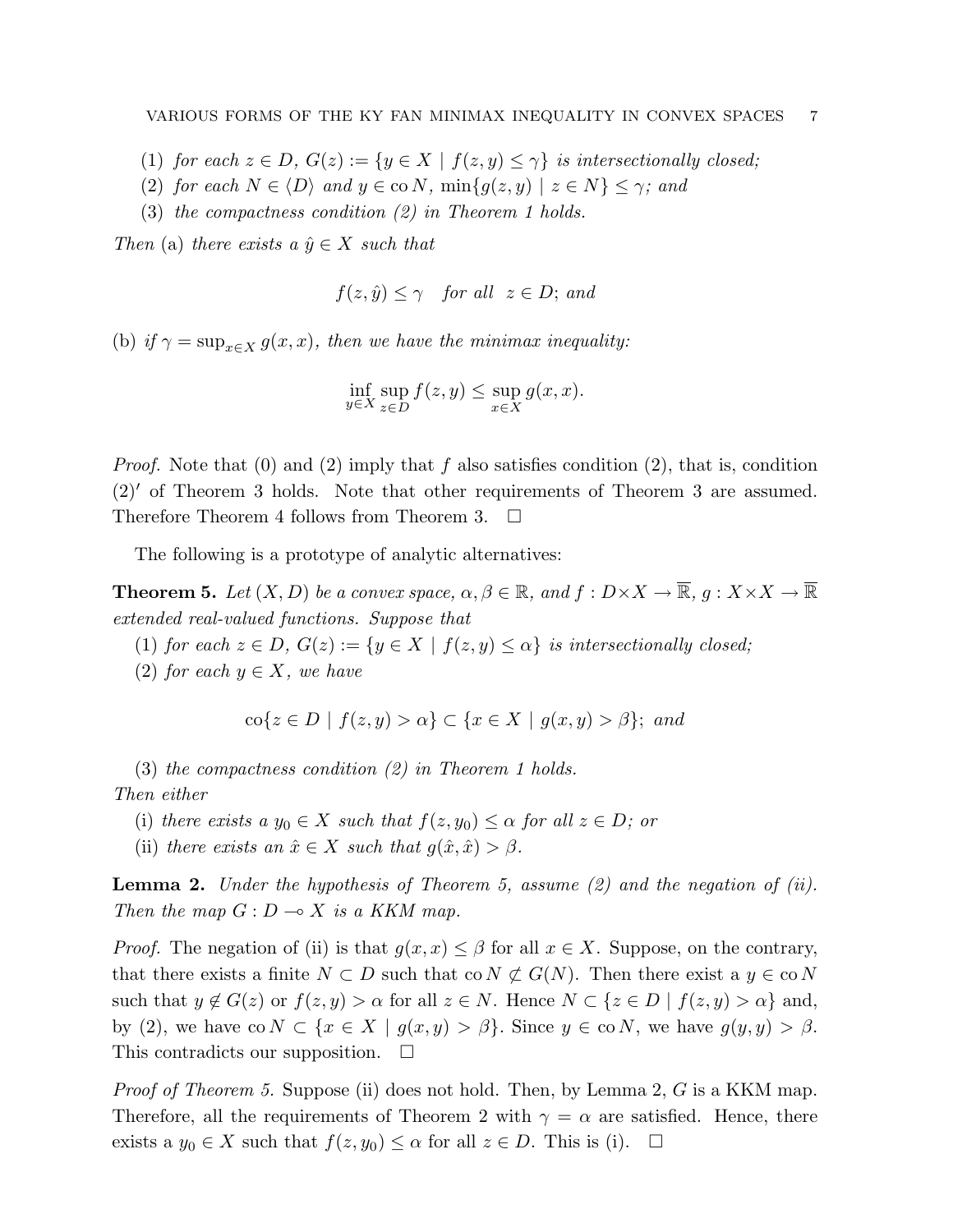**Corollary 5.1.** Under the hypothesis of Theorem 5 with  $\alpha = \beta = 0$ , if  $g(x, x) \leq 0$  for all  $x \in X$ , then

(i)' there exists a  $y_0 \in X$  such that  $f(z, y_0) \leq 0$  for all  $z \in D$ .

**Definition.** For a convex space  $(X, D)$ , an extended real function  $f : D \times X \to \mathbb{R}$ is said to be generally lower semicontinuous (g.l.s.c.) on D if for each  $z \in D$ ,  $\{y \in$  $X | f(z, y) > r$  is unionly open for each  $r \in \overline{\mathbb{R}}$ .

This is a generalization of the transfer l.s.c. due to Tian [T]. Similarly, we can define generally u.s.c.

From Corollary 5.1, we obtain the following:

**Corollary 5.2.** Let X be a compact convex space and  $f, g: X \times X \to \overline{\mathbb{R}}$  two functions such that

- (1)  $f(x, y) \le g(x, y)$  for every  $(x, y) \in X \times X$  and  $g(x, x) \le 0$  for all  $x \in X$ ;
- (2)  $y \mapsto f(x, y)$  is g.l.s.c. on X for every  $x \in X$ ; and
- (3)  $x \mapsto g(x, y)$  is quasiconcave on X for every  $y \in X$ .

Then there exists a  $y_0 \in X$  such that  $f(x, y_0) \leq 0$  for all  $x \in X$ .

From Theorem 5, we clearly have the following:

**Theorem 6.** Under the hypothesis of Theorem 5, if  $\alpha = \beta = \sup_{x \in X} g(x, x)$ , then

(a) there exists a  $y_0 \in X$  such that

$$
f(z,y_0) \le \sup_{x \in X} g(x,x) \quad \text{for all } z \in D; \text{ and}
$$

(b) we have the following minimax inequality

$$
\inf_{y \in X} \sup_{z \in D} f(z, y) \le \sup_{x \in X} g(x, x).
$$

**Corollary 6.1.** Let X be a compact convex space and  $f, g: X \times X \to \overline{\mathbb{R}}$  two functions such that

(1)  $f(x, y) \le g(x, y)$  for every  $(x, y) \in X \times X$ ;

(2)  $y \mapsto f(x, y)$  is l.s.c. on X for every  $x \in X$ ;

(3)  $x \mapsto g(x, y)$  is quasiconcave on X for every  $y \in X$ . Then

$$
\min_{y \in X} \sup_{x \in X} f(x, y) \le \sup_{x \in X} g(x, x).
$$

*Proof.* Observe that  $y \mapsto \sup_{x \in X} f(x, y)$  is l.s.c. by (2), and so its minimum on the compact space X exists.  $\square$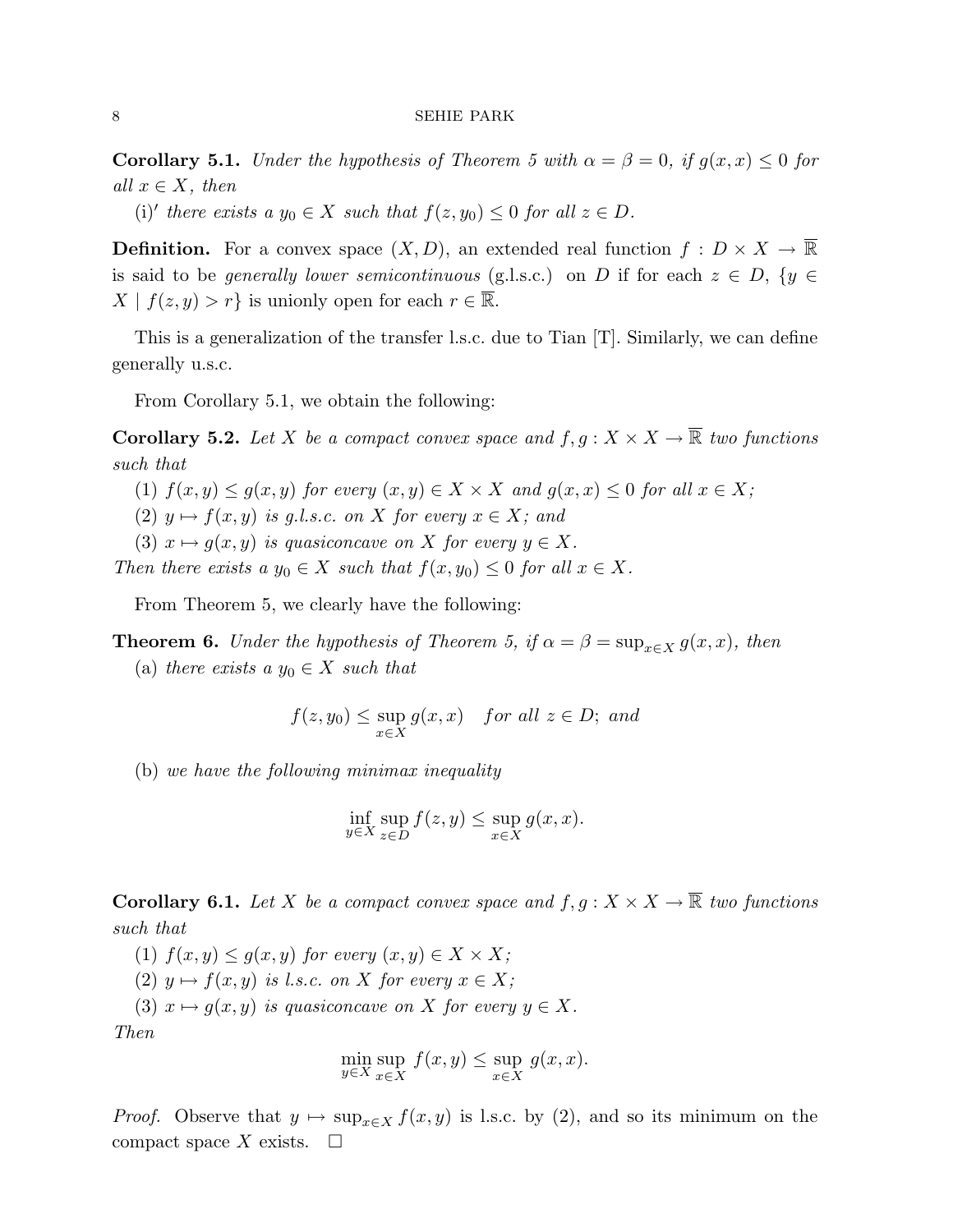For  $f = g$ , Corollary 6.1 reduces to the following:

**Corollary 6.2.** Let X be a compact convex space and  $f : X \times X \to \overline{\mathbb{R}}$  a function satisfying

(1)  $y \mapsto f(x, y)$  is l.s.c. on X for every  $x \in X$ ; and

(2)  $x \mapsto f(x, y)$  is quasiconcave on X for every  $y \in X$ .

Then

$$
\min_{y \in X} \sup_{x \in X} f(x, y) \le \sup_{x \in X} f(x, x).
$$

This reduces to the Fan inequality when  $X$  is a compact convex subset of a t.v.s.

Finally, in this section, note that the KKM Theorem 1 in this paper can be extended to various types of abstract convex spaces without any linear structure and to other compactness condition; see [P4-9]. Each of such extended KKM theorem implies many Fan type minimax inequalities as shown in this section.

## 5. The Fan minimax inequality and the Nash equilibrium theorem

Recall that the original Nash equilibrium theorem was proved by the Brouwer or the Kakutani fixed point theorem; see [N1,2]. Later Fan [F3] proved it by applying his result on sets with convex sections. Nowadays it is known to be one of the most important applications of the Fan minimax inequality; see [P4]. Note that, in a wide sense, the Brouwer theorem, the KKM theorem, the Kakutani theorem, the Nash theorem, Fan's theorem on sets with convex sections, the Fan inequality, the Fan-Browder fixed point theorem, and many others are mutually equivalent; see [P3].

In this section, we apply Theorem 5 or Corollary 5.1 to a direct proof of the Nash theorem in [F3].

Let  $I = \{1, 2, \ldots, n\}$  be a set of players. A non-cooperative *n*-person game of normal form is an ordered 2n-tuple

$$
\Lambda := \{X_1, \ldots, X_n; u_1, \ldots, u_n\},\
$$

where the nonempty set  $X_i$  is the *i*th player's pure strategy space and  $u_i : X =$  $\frac{1}{\sqrt{1}}$  $i=1 \ X_i \to \mathbb{R}$  is the *i*th player's payoff function. A point of  $X_i$  is called a strategy of the *i*th player. Let  $X_{-i} = \prod_{j \in I \setminus \{i\}} X_j$  and denote by x and  $x_{-i}$  an element of X and  $X_{-i}$ , resp. A strategy n-tuple  $(y_1^*, \ldots, y_n^*) \in X$  is called a Nash equilibrium for the game if the following inequality system holds:

$$
u_i(y_i^*, y_{-i}^*) \ge u_i(x_i, y_{-i}^*) \quad \text{for all } x_i \in X_i \text{ and } i \in I.
$$

The following is the Nash theorem in [F4, Theorem 4]: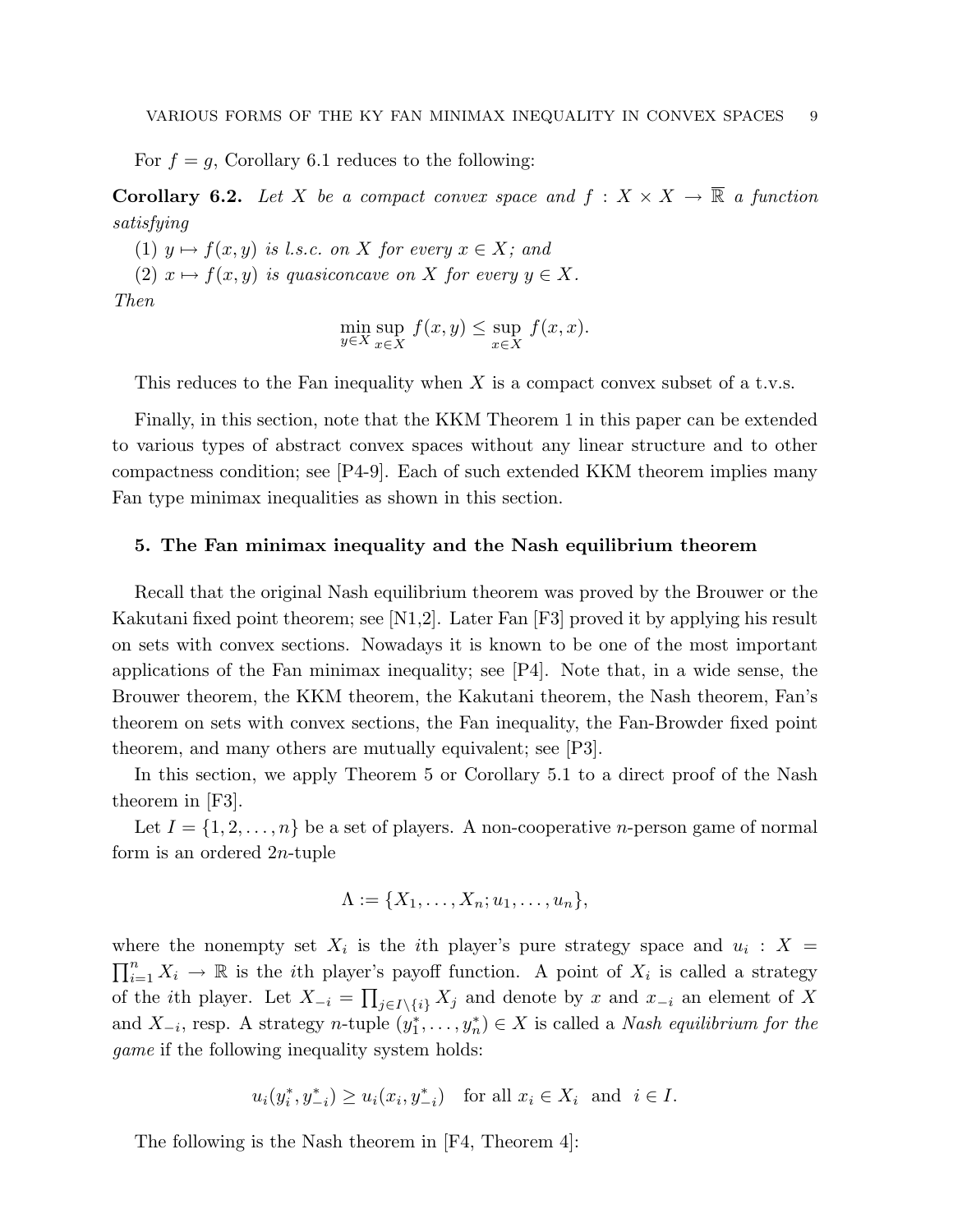**Theorem 7.** Let  $\Lambda := \{X_1, \ldots, X_n; u_1, \ldots, u_n\}$  be a game where each  $X_i$  is a compact convex space and each  $u_i$  is continuous. If for each  $i \in I$  and for any given point  $x_{-i} \in X_{-i}, x_i \mapsto u_i(x_i, x_{-i})$  is a quasiconcave function on  $X_i$ , then there exists a Nash equilibrium for  $\Lambda$ .

*Proof.* Fix an element  $a = (a_1, \ldots, a_n) \in X$ . For each  $i \in I$ , let  $e_i : X_i \hookrightarrow X$  be the embedding such that  $e_i : x_i \in X_i \mapsto (x_i, a_{-i}) \in X$ . Let  $D_i := e_i(X_i) \subset X$ . Then  $D_i$  is convex since so is  $X_i$ , and  $z \in D_i$  implies  $z = (z_i, a_{-i}) \in X$ .

For  $u_i: X \to \mathbb{R}$ , define  $f_i: D_i \times X \to \mathbb{R}$  and  $g_i: X \times X \to \mathbb{R}$  by

$$
f_i(z, y) := u_i(z_i, y_{-i}) - u_i(y_i, y_{-i})
$$
 and  $g_i(x, y) := u_i(x_i, y_{-i}) - u_i(y_i, y_{-i}),$ 

resp. Then  $f_i(z, y) = g_i(z, y)$  on  $D_i \times X$  and  $g_i(x, x) = 0$  for all  $x \in X$ . Moreover, note that  $f_i$  and  $g_i$  do not depend on the point  $a$ .

Now we apply Theorem 5 for the convex space  $(X, D_i)$  with  $\alpha = \beta = 0$ .

(1) Since each  $u_i$  is continuous, for each  $z \in D_i$ , the set

$$
\{y \in X \mid f_i(z, y) > 0\} = \{y \in X \mid u_i(z_i, y_{-i}) - u_i(y_i, y_{-i}) > 0\}
$$

is open.

(2) For each  $y \in X$ ,  $z \mapsto u_i(z_i, y_{-i})$  is quasiconcave. Therefore  $\{z \in D_i \mid u_i(z_i, y_{-i}) >$ r} is convex for each  $r \in \mathbb{R}$  and hence

$$
\{z \in D_i \mid f_i(z, y) = u_i(z_i, y_{-i}) - u_i(y_i, y_{-i}) > 0\}
$$

is convex and contained in  $\{x \in X \mid g_i(x, y) > 0\}.$ 

 $(3)$  X is compact.

Consequently, all requirements (1)-(3) of Theorem 5 are satisfied. Moreover, the conclusion (ii) does not hold since  $g_i(x, x) = 0$  for all  $x \in X$ . Therefore, we have

(i) there exists a  $y^i \in X$  such that  $f_i(z, y^i) \leq 0$  for all  $z \in D$ ; that is,

$$
u_i(y_i^i, y_{-i}^i) \ge u_i(z_i, y_{-i}^i) \quad \text{for all } z_i \in X_i \text{ and } i \in I.
$$

Then  $y^* := (y_1^1, \ldots, y_n^n)$  is the required Nash equilibrium.  $\Box$ 

Remark. 1. Ziad [Zi] indicated that the Nash theorem follows from the Fan inequality. The above proof completes this matter.

2. Since the Nash theorem follows from the Fan inequality and the latter has a large number of generalizations for various abstract convex spaces, our argument works for corresponding generalizations of the Nash theorem. More refined versions of this matter, see  $|P4|$ .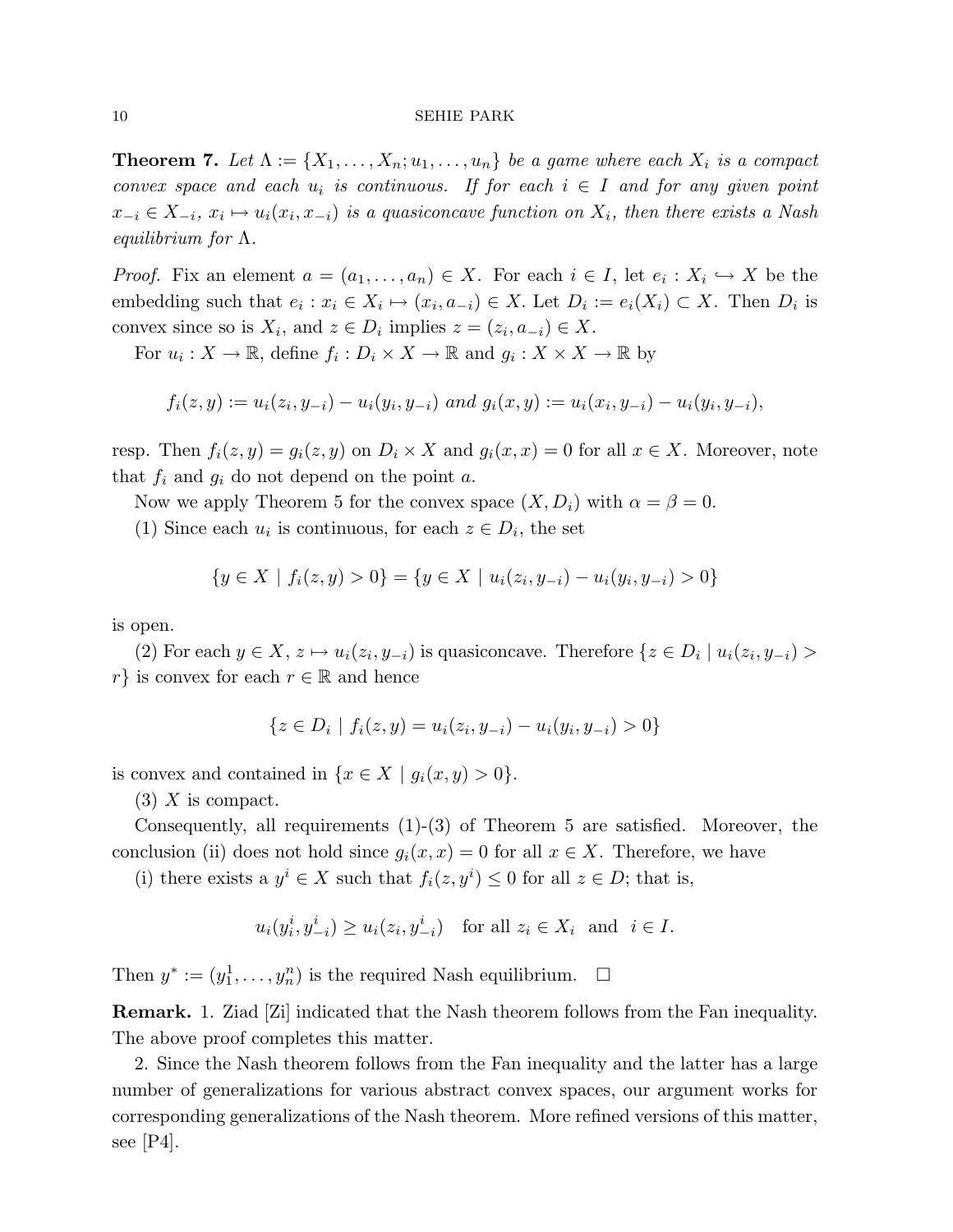# 6. Some historical notes

The concepts of lower semicontinuity, quasiconcavity, and compactness in the Fan minimax inequality are extended in various stages. In this section we give just a few steps in such development:

(I) Most of early works on KKM theory for convex subsets of t.v.s. are collected in the classical monograph of Granas [G]; see also Park [P3].

(II) In 1981, Yen [Y] obtained Corollary 6.1 for a compact convex subset in a t.v.s. and applied it to variational inequalities.

(III) In 1983, Lassonde [L] established the KKM theory on his convex spaces.

(IV) The origin of Theorem 3 is Zhou and Chen in 1988 [ZC, Theorem 2.11 and Corollary 2.13, where  $X = D$  is a compact convex subset and quasiconcavity is extended to  $\gamma$ -diagonal quasiconcavity ( $\gamma$ -DQCV). These are applied to a variation of the Fan inequality, a saddle point theorem, and a quasi-variational inequality.

(V) Motivated by Lassonde's convex spaces, in 1992, Park [P1] introduced his concept of convex spaces. Early applications were given in Park 1994 [P2], Park and Kim 1993  $[PK].$ 

(VI) In 1992, Tian [T] obtained the following particular form of Theorem 2:

**Theorem.** [T] Let Y be a nonempty convex subset of a Hausdorff t.v.s. E, let  $\emptyset \neq X \subset$ Y, let  $\gamma \in \mathbb{R}$ , and let  $\phi: X \times Y \to \overline{\mathbb{R}}$  be a function such that

(1) it is  $\gamma$ -transfer l.s.c. in y [that is, for each  $x \in X$ ,  $\{y \in Y \mid \phi(x,y) \leq \gamma\}$  is transfer closed]; S

(2) for each  $N \in \langle X \rangle$ , co  $N \subset$  $_{x\in N}$  cl<sub>Y</sub>{ $y \in Y$  |  $\phi(x, y) \leq \gamma$ };

(3) there exists a nonempty subset  $C \subset X$  such that for each  $y \in Y \setminus C$  there exists a point  $x \in C$  with  $y \in \text{Int}_Y\{z \in Y \mid \phi(x, z) > \gamma\}$  and C is contained in a compact convex subset of Y .

Then there exists a point  $y^* \in X$  such that  $\phi(x, y^*) \leq \gamma$  for all  $x \in X$ .

As Tian [T] noted that, (1) is satisfied if  $\phi(x, y)$  is l.s.c. in y, (2) is satisfied if  $\phi$  is  $\gamma$ -diagonally quasiconcave in  $x \in X$ , and (3) is satisfied if  $X = Y$  and Y is compact. This theorem generalizes previously obtained results due to Fan, Allen, Zhou-Chen, and Tian.

Note that  $(Y, X)$  is a convex space in our sense.

(VII) In 1993, Lin and Tian [LT, Theorem 3] defined  $\gamma$ -DQCV in slightly more general form than [ZC] as follows: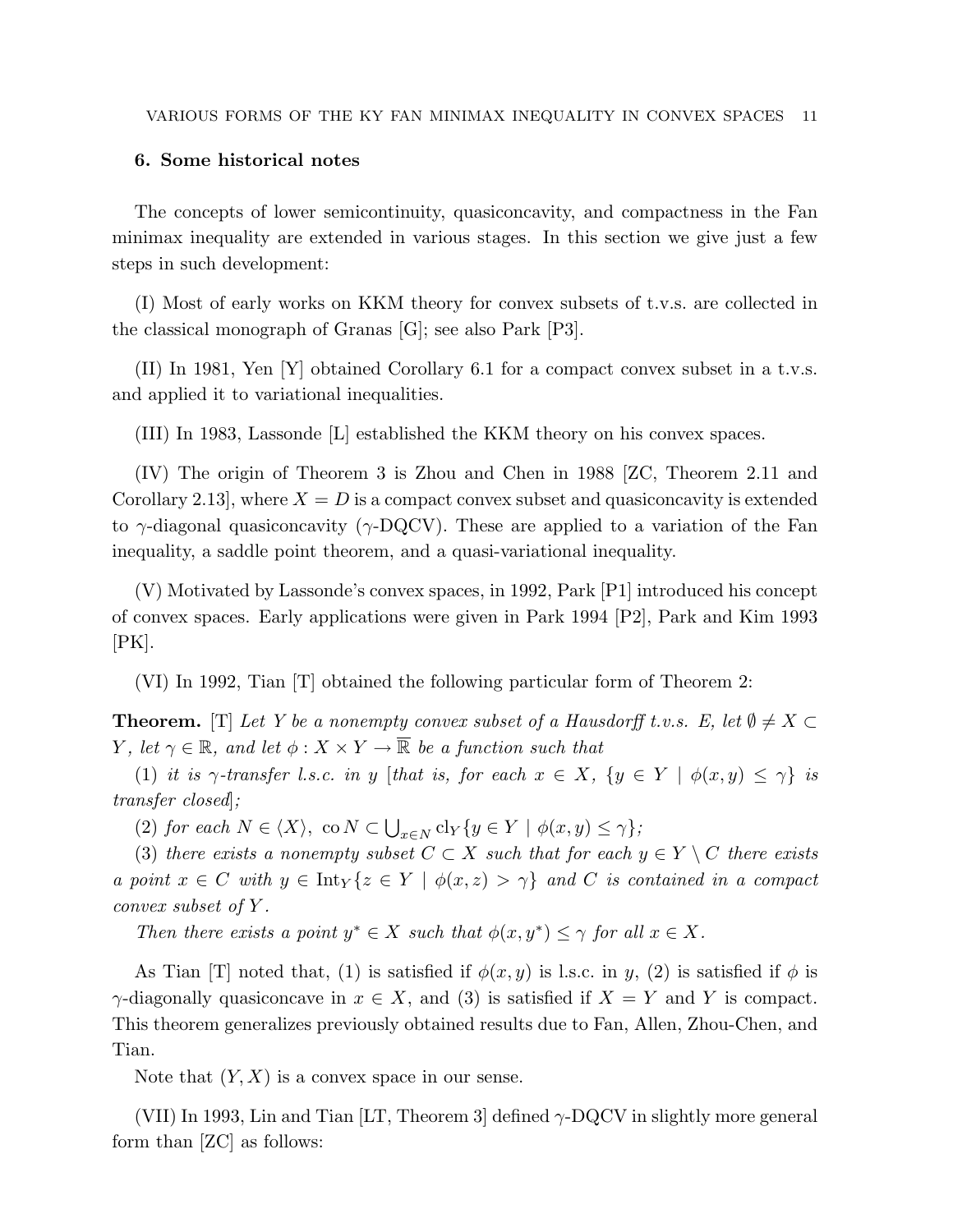Let Y be a convex subset of a Hausdorff t.v.s. E and let  $\emptyset \neq X \subset Y$ . A functional  $\varphi(x, y) : X \times Y \to \overline{\mathbb{R}}$  is said to be  $\gamma$ -diagonally quasi-concave ( $\gamma$ -DQCV) in x if, for any finite subset  $\{x_1, \ldots, x_m\} \subset X$  and any  $x_\lambda \in \text{co }\{x_1, \ldots, x_m\}$ , we have  $\min_{1 \leq j \leq m} \varphi(x_j, x_\lambda) \leq \gamma.$ 

Adopting this concept, they obtain a particular form of the above theorem as in our Theorem 3. Note that  $(Y, X)$  is also a convex space in our sense.

(VIII) Let E be a topological vector space, X a nonempty convex subset of  $E, D$  a nonempty subset of X. In 2000, Song [S1,2] deduced particular forms of Theorem 1 for the convex space  $(X, D)$  and applied them as follows:

In [S1], Song [S1] obtained a vector and set-valued generalization of the Ky Fan minimax inequality. This is applied to several existence theorems for generalized vector variational inequalities involving certain set-valued operators. Moreover, he gave a certain relationship between a kind of generalized vector variational inequality and a vector optimization problem.

In [S2], Song obtained an existence result for a generalized vector equilibrium problem was obtained. This was applied to existence results for vector equilibrium problems and vector variational inequalities. He adopted artificial and impractical concepts like compactly closed and compact closure, which can be eliminated by adopting the compactly generated extension of the original topology.

In 2002, another form of Theorem 1 for a convex space was given by Song [S3] and applied to similar problems.

(IX) In 2005, Balaj and Muresan [BM] applied a Fan-Browder type fixed point theorem that is equivalent to a KKM type theorem to several minimax inequalities as follows:

Theorem. [BM] Let X be a nonempty compact convex subset of a topological vector space and  $f: X \times X \to \mathbb{R}$  be a function quasiconvex in y and transfer upper semicontinuous in x. Then  $\inf_{x \in X} f(x, x) \le \sup_{x \in X} \inf_{y \in X} f(x, y)$ .

Note that this follows from Theorem 6 with  $f = q$ .

(X) In 2009, Cho, Kim, and Lee [CK] obtained Theorem 6 for  $X = D$  and  $f = g$ .

(XI) Moreover, a number of authors gave some generalizations or variants of the concavity; see [H]. In 2009, Hou [H] defined  $C$ -quasiconcavity which unifies the diagonal transfer quasiconcavity (weaker than quasiconcavity) and the C-concavity (weaker than concavity) due to other authors.

(XII) In 2010, S.-Y. Chang [C] extended the C-quasiconcavity [Ho] to the following 0-pair-concavity: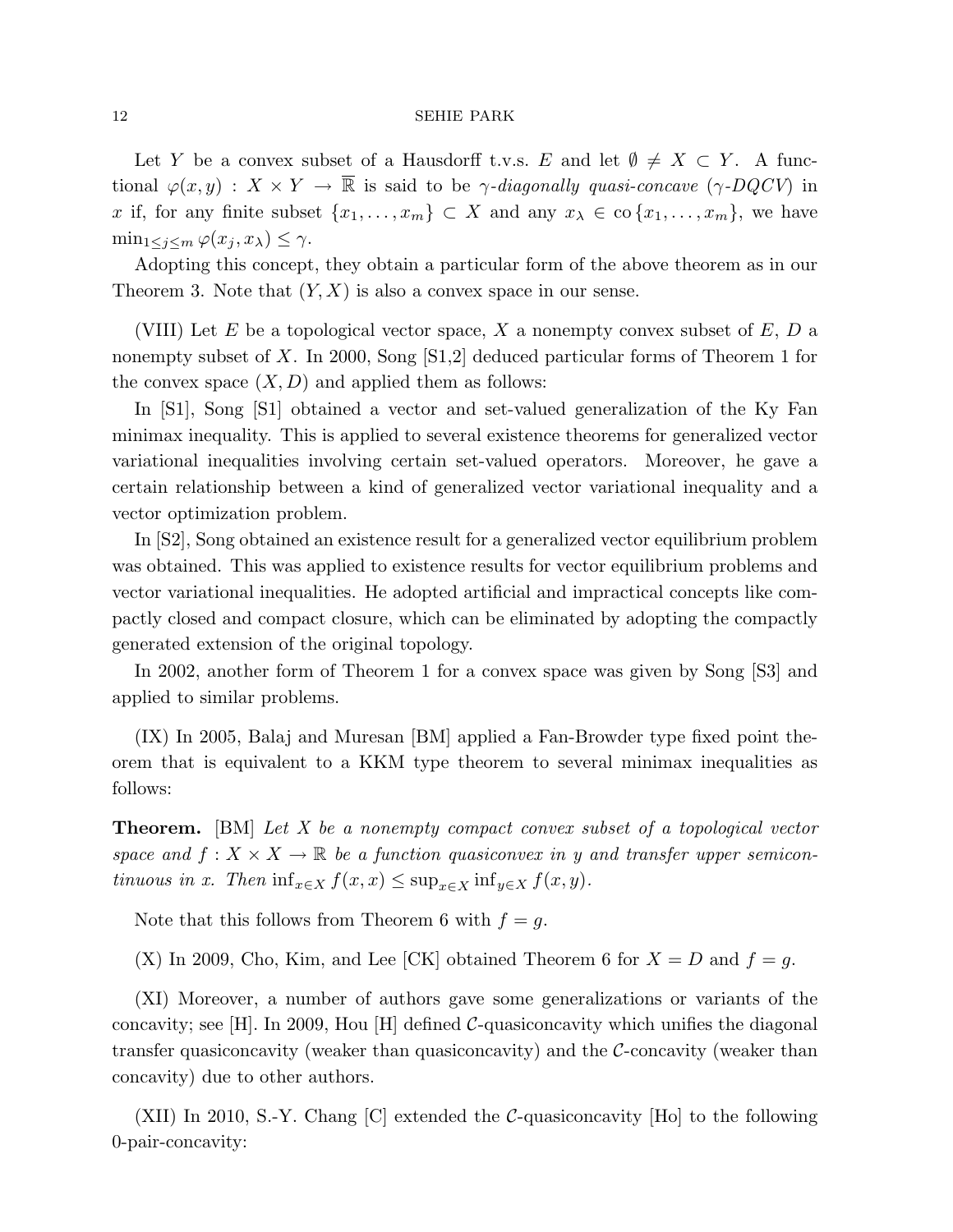Let X be a nonempty set and Y be a topological space, and  $D \subset X$ . A function  $f: X \times Y \to \mathbb{R}$  is said to be *0-pair-concave* on *D*, if for any  $\{x^0, \ldots, x^n\} \in \langle A \rangle$ , there is a continuous map  $\phi_n : \Delta_n \to Y$ , where  $\Delta_n$  is the *n*-simplex, such that

$$
\min_{i \in I(\lambda)} f(x^i, \phi_n(\lambda)) \le 0
$$

for all  $\lambda = {\lambda_0, \ldots, \lambda_n} \in \Delta_n$ , where  $I(\lambda) = {i | \lambda_i \neq 0}.$ 

(XIII) In our forthcoming work [P7], this concept is further generalized and we obtain more generalized versions of the Fan minimax inequality. More general and detailed approaches to generalizations of the inequality will appear elsewhere.

## **REFERENCES**

- [BM] M. Balaj and S. Muresan, Generalizations of the Fan-Browder fixed point theorem and minimax *inequalities*, Arch. Math. (Brno)  $41$  (2005), 399–407.
- [C] S.-Y. Chang, Inequalities and Nash equilibria, Nonlinear Anal. TMA 73 (2010), 2933–2940.
- [CK] Y. J. Cho, J. K. Kim, and B. S. Lee, Remarks on KKM maps and applications, J. Adv. Res. Appl. Math. 1(1) (2009), 1–8.
- [D] J. Dugundji, Topology, Allyn and Bacon, Inc., Boston, 1966.
- [F1] K. Fan, A generalization of Tychonoff 's fixed point theorem, Math. Ann. 142 (1961), 305–310.
- [F2] K. Fan, A minimax inequality and applications, Inequalities III (O. Shisha, ed.), Academic Press, New York, 1972, pp. 103–113.
- [F3] K. Fan, Applications of a theorem concerning sets with convex sections, Math. Ann. 163 (1966), 189–203.
- [G] A. Granas, Quelques Méthodes topologique èn analyse convexe, Méthodes topologiques en analyse convexe, Sém. Math. Supér.  $110$ , Press. Univ. Montréal., 1990, pp. 11–77.
- [H] J.-C. Hou, Characterization of the existence of a pure-strategy Nash equilibrium, Appl. Math. Letters 22 (2009), 689–692.
- [KK] B. Knaster, K. Kuratowski, S. Mazurkiewicz, Ein Beweis des Fixpunktsatzes für n-Dimensionale Simplexe, Fund. Math. 14 (1929), 132–137.
- [L] M. Lassonde, On the use of KKM multifunctions in fixed point theory and related topics, J. Math. Anal. Appl. 97 (1983), 151–201.
- [LT] Y. J. Lin and G. Tian, Minimax inequalities equivalent to the Fan-Knaster-Kuratowski-Mazurkiewicz theorem, Appl. Math. Optim. 28 (1993), 173–179.
- [LS] D. T. Luc, E. Sarabi and A. Soubeyran, *Existence of solutions in variational relation problems* without convexity, J. Math. Anal. Appl.  $364$  (2010), 544–555.
- [N1] J. F. Nash, Equilibrium points in N-person games, Proc. Nat. Acad. Sci. USA 36 (1950), 48–49.
- [N2] J. Nash, *Non-cooperative games*, Ann. Math. **54** (1951), 286–295.
- [P1] S. Park, Some coincidence theorems on acyclic multifunctions and applications to KKM theory, II, Lecture Note Ser. 3, GARC-SNU, 1992, pp. 103–120.
- [P2] S. Park, Foundations of the KKM theory via coincidences of composites of admissible u.s.c. maps, J. Korean Math. Soc. **31** (1994), 493-516.
- [P3] S. Park, Ninety years of the Brouwer fixed point theorem, Vietnam J. Math. 27 (1999), 187–222.
- [P4] S. Park, The KKM principle in abstract convex spaces: Equivalent formulations and applications, Nonlinear Anal. 73 (2010), 1028–1042.
- [P5] S. Park, A genesis of general KKM theorems for abstract convex spaces, J. Nonlinear Anal. Optim. 2(1) (2011), 121–132.
- [P6] S. Park, New generalizations of basic theorems in the KKM theory, Nonlinear Anal. 74 (2011), 3000–3010.